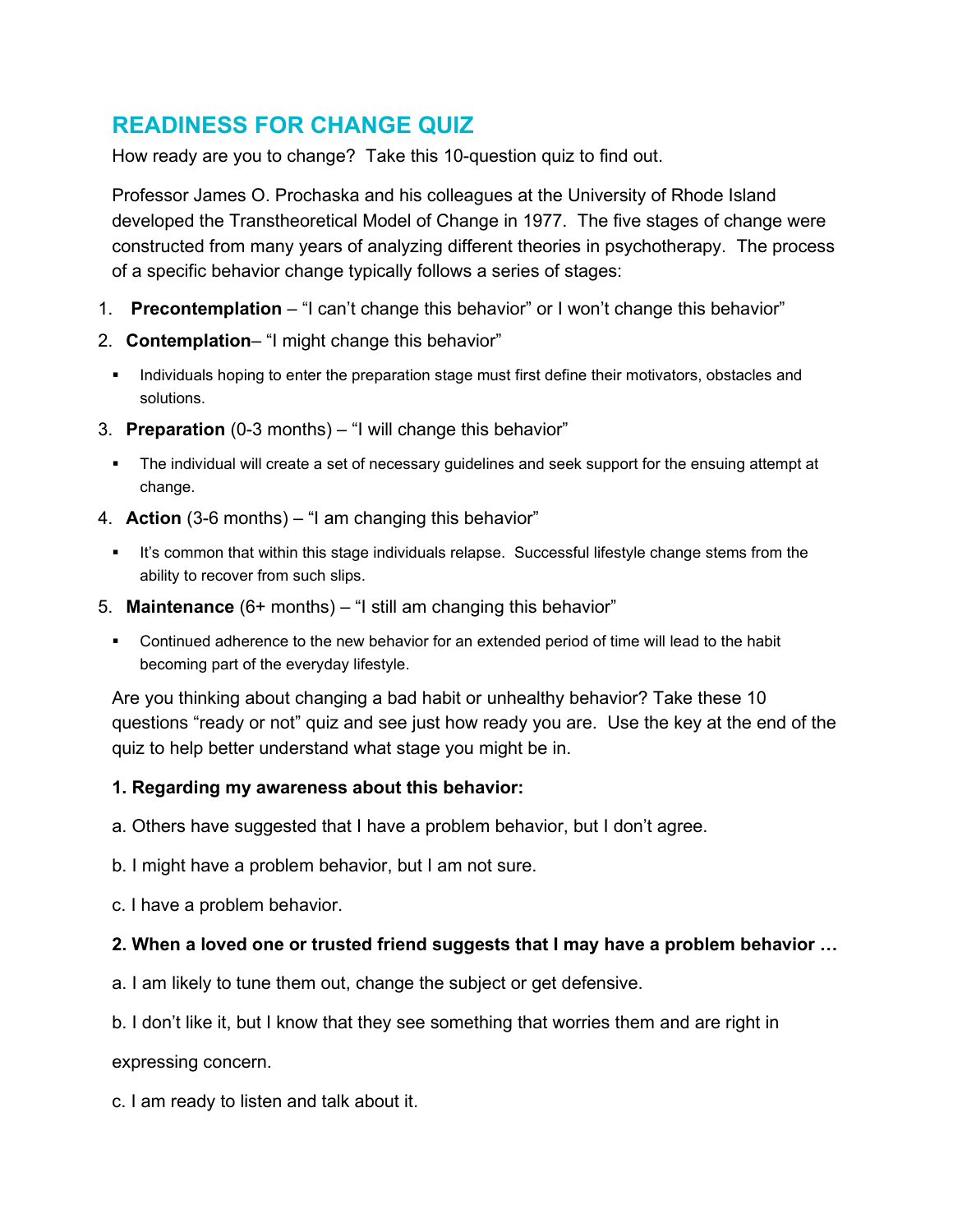## **3. This problem behavior …**

a. is really just a nuisance and I don't have time to deal with it.

b. is causing me worry and/or distress.

c. is causing me, and some of the people I care about, significant worry and/or distress.

### **4. When I think about my problem behavior …**

a. I usually make excuses, rationalize or minimize its impact on my life.

b. I want to change but I don't because of fear, pride or lack of motivation.

c. I really want to change but don't know how to begin or continue once I start.

#### **5. Regarding knowledge of my problem behavior:**

- a. I know very little about it.
- b. I have begun learning more about it.
- c. I have learned a great deal about it.

#### **6. Regarding my knowledge of resources for my problem:**

- a. I don't know of any resources.
- b. I have learned about some of the resources available but don't feel I have enough information.

c. I have more than adequate knowledge about how or where to get help.

## **7. Regarding my current motivation for change:**

- a. I have practically no, or very little, motivation at this time.
- b. I have some motivation to change but I will need more to succeed.
- c. I am very motivated to change.

#### **8. Regarding my current plans to change:**

- a. At this time, I have no plans to change.
- b. I am thinking about change and the impact it would have on my life.
- c. I have a definite plan for change.
- **9. Regarding my support for change from others:**